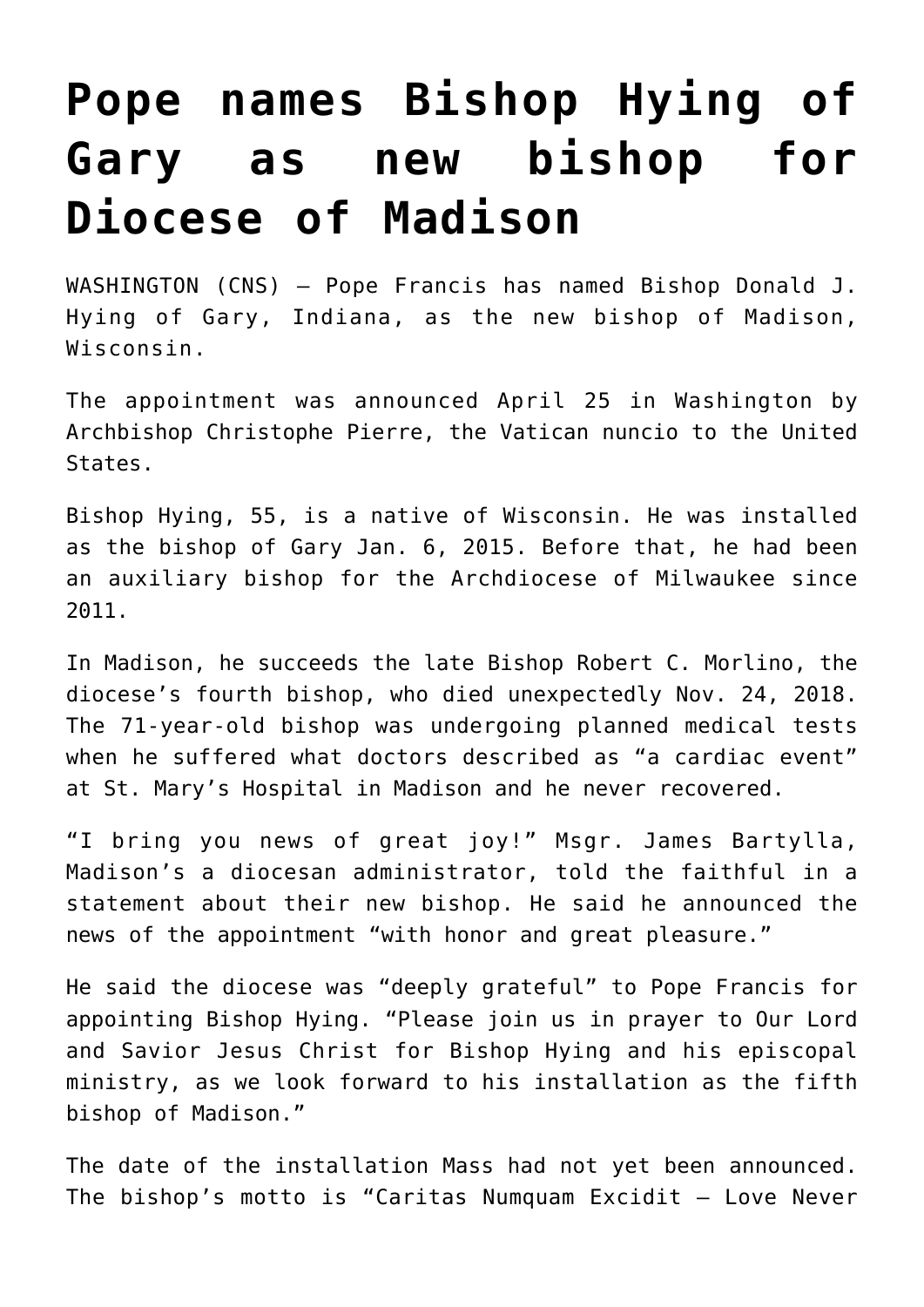Fails" (1 Cor 13:8).

"I am grateful and energized by this appointment made by Pope Francis to serve the Diocese of Madison and to minister to the people of God in south-central and southwestern Wisconsin," Bishop Hying said in a statement.

"My father was originally from this beautiful part of Wisconsin as part of a hardworking, farming family in Iowa and Grant counties," he continued. "Many of my relatives live here. I look forward to being part of this rich history of Catholic faith and continuing to sow the seeds of faith in this local church as we continue to reap the bountiful harvest of my predecessor, especially by deepening our common call to missionary discipleship and to nurturing priestly vocations."

Donald Joseph Hying was born Aug. 18, 1963, in West Allis, Wisconsin, to Albert and Catherine Hying. The youngest of six sons, he attended Jesuit-run Marquette University in Milwaukee. He has a master's of divinity from St. Francis de Sales Seminary in suburban Milwaukee. He completed his class work in the doctor of ministry program at the University of St. Mary of the Lake-Mundelein Seminary in Illinois.

Ordained a priest of the Archdiocese of Milwaukee May 20, 1989, his first priestly assignment was as associate pastor for St. Anthony Parish in Menomonee Falls, 1989-1994. Father Hying then served from three years as a team member for La Sagrada Familia Parroquia, Dominican Republic. He returned to the United States in 1998 for parish assignments.

After serving as pastor of Our Lady of Good Hope Parish in Milwaukee from 1999 to 2005, he was named dean of formation at St. Francis de Sales Seminary. In 2007, then-Milwaukee Archbishop Timothy M. Dolan appointed him rector of the seminary; he served in the post until 2011.

On May 26, 2011, Pope Benedict XVI named then-Father Hying to be an auxiliary bishop for Milwaukee. His episcopal ordination